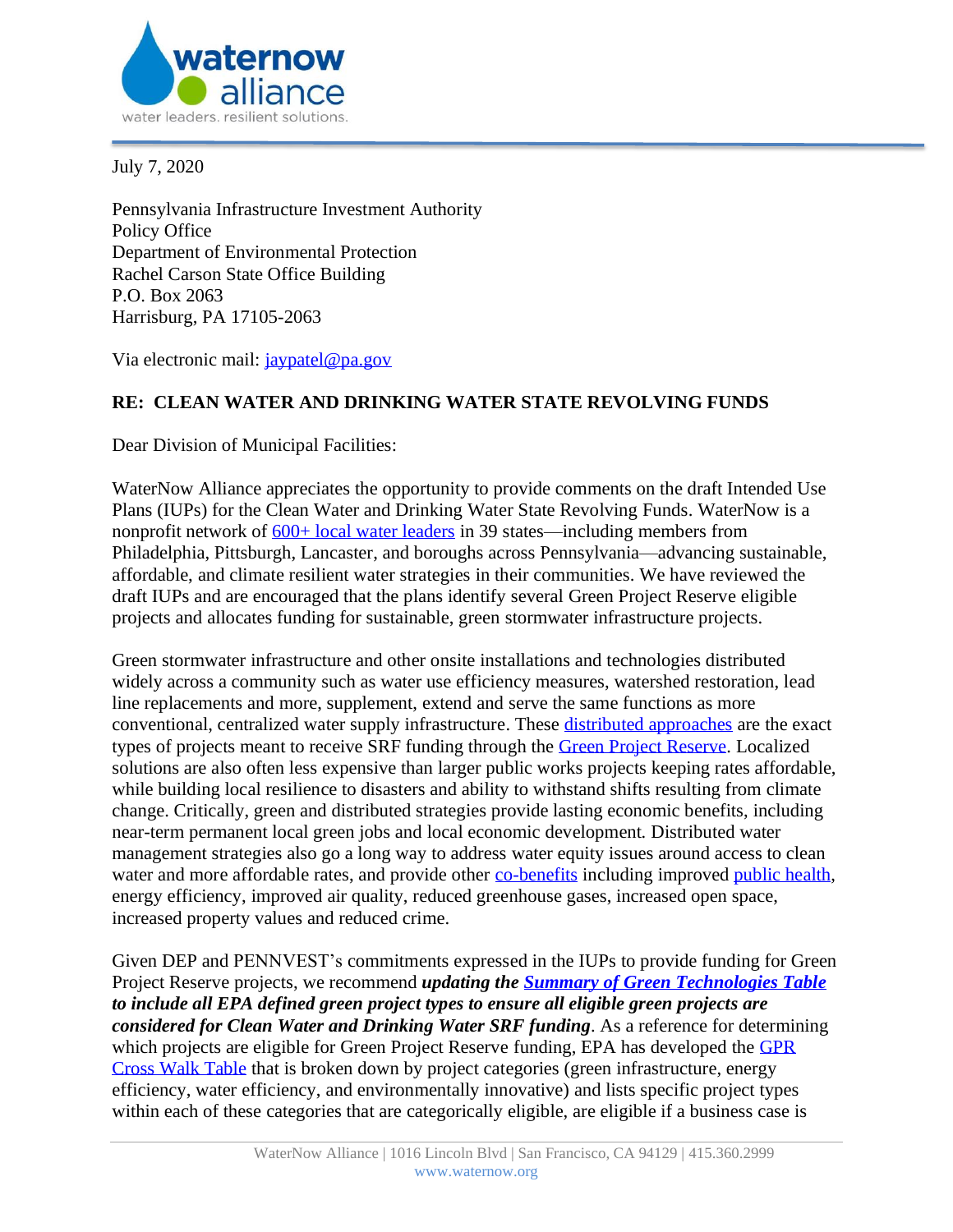Draft IUPs WaterNow Comments Page 2 of 3

provided, and are not eligible. DEP and PENNVEST's Summary of Green Technologies Table tracks EPA's crosswalk. However, the project types in the below table are included in EPA's list but not DEP and PENNVEST's summary table. (Project types in blue require a business case; all other project types are categorically eligible.)

| <b>Green Infrastructure</b>                                                     | <b>Water Efficiency</b>                                                                                                                       | <b>Environmentally</b><br><b>Innovative</b>                                                                                                                                 |
|---------------------------------------------------------------------------------|-----------------------------------------------------------------------------------------------------------------------------------------------|-----------------------------------------------------------------------------------------------------------------------------------------------------------------------------|
| Constructed wetlands                                                            | Water conservation<br>$\blacksquare$<br>incentive programs, e.g.,<br>rebates                                                                  | Total/integrated water<br>$\blacksquare$<br>resources management<br>planning likely to result<br>in a capital project                                                       |
| Sustainable landscaping<br>and site design                                      | Install or retrofit water<br>efficient devices, e.g.,<br>plumbing fixtures,<br>appliances                                                     | <b>Utility Sustainability</b><br>Plan                                                                                                                                       |
| Street tree/urban forestry                                                      | Water audit and water<br>conservation plans                                                                                                   | • POTW planning<br>activities to adapt to<br>long-term effects of<br>climate change and/or<br>extreme weather                                                               |
| Other practices that mimic<br>natural hydrology to<br>prevent wet weather flows | Retrofit or replace<br>Ξ<br>landscape irrigation<br>systems with more<br>efficient systems, e.g.,<br>moisture and rain sensing<br>controllers | • Projects that facilitate<br><b>POTW</b> adaptation to<br>climate change<br>identified by a carbon<br>footprint analysis or<br>climate adaptation<br>study                 |
| Fee simple land purchase<br>or easement                                         | New water efficient<br>٠<br>landscape irrigation                                                                                              | <b>Educational activities</b><br>and demonstration<br>projects for water or<br>energy efficiency<br>Projects that achieve<br>the goals of utility asset<br>management plans |

Omitting the above-listed project types may be narrowing the scope of projects for which water utilities seek SRF funding under the Green Project Reserve—a program designed to incentivize investments in a wide range of green, localized strategies. In particular, localized infrastructure investments are most efficiently made in the form of subsidies, financial incentives and rebates for consumers, including private businesses, commercial, industrial and institutional enterprises, residences, and other public entities (such as local parks, schools, transportation agencies, etc.).